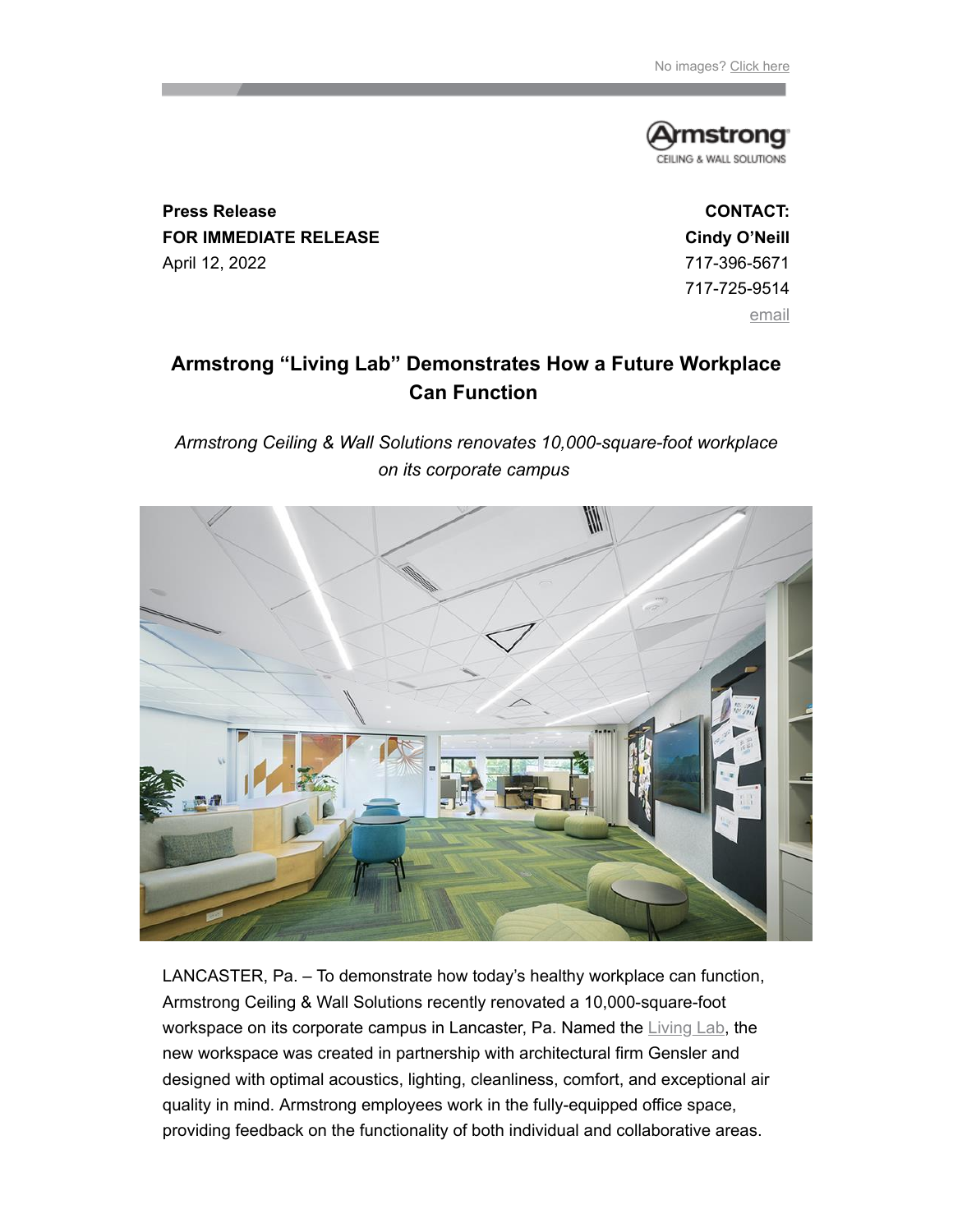#### **Intended to be a testing ground**

Designed with indoor environmental quality at the forefront, the Living Lab is intended to be a testing ground and to push the limits of innovation of a workplace model that embodies a "healthy spaces" philosophy. Innovations resulting from the Living Lab range from systems creating cleaner air and enhancing effectiveness of HVAC systems to piloting new installation methods, materials, and design concepts.

Bringing the outdoors in is an important theme. To introduce more natural light into the space, existing offices along perimeter windows were removed. Other biophilic design elements in the Lab include numerous hanging plants, warm wood tones, and deep, earthy colors.

## **Lab houses eight distinct areas**

Once inside the Living Lab, the first element employees and visitors encounter is a large 5' x 20' wall-mounted dashboard that displays detailed real time information about the Lab's indoor environmental quality. Building metrics displayed include air quality, carbon dioxide level, humidity, temperature, and other biomechanical data. The intent is to assure occupants they can feel confident in their surroundings while working in the space.

The Living Lab itself houses eight distinct areas. They include the main entrance, a work lounge and café, 24 open office workstations, an ideation area, a hands-on "maker" space designed to allow teams to work on new products for testing, huddle spaces and focus rooms, conference rooms, and an outdoor working space.

## **Features safe, healthy products**

A myriad of ceiling and wall products from the Armstrong 24/7 Defend portfolio are installed throughout the space to reassure those retuning to work that they are surrounded by materials and systems that work 24/7 to keep them safer and healthier.

Those products include both AirAssure™ gasketed ceilings to reduce air leakage through the ceiling plane and VidaShield UV24™ self-contained UV air purification systems to maintain indoor air quality. Total Acoustics™ ceilings, including AcoustiBuilt™ seamless acoustical ceilings that look like drywall, provide a combination of sound absorbing and sound blocking. Environmentally, all of the ceilings in the Living Lab are part of the Armstrong Sustain® portfolio and meet the highest sustainability standards in the industry today.

## **Earned WELL Health-Safety Certification**